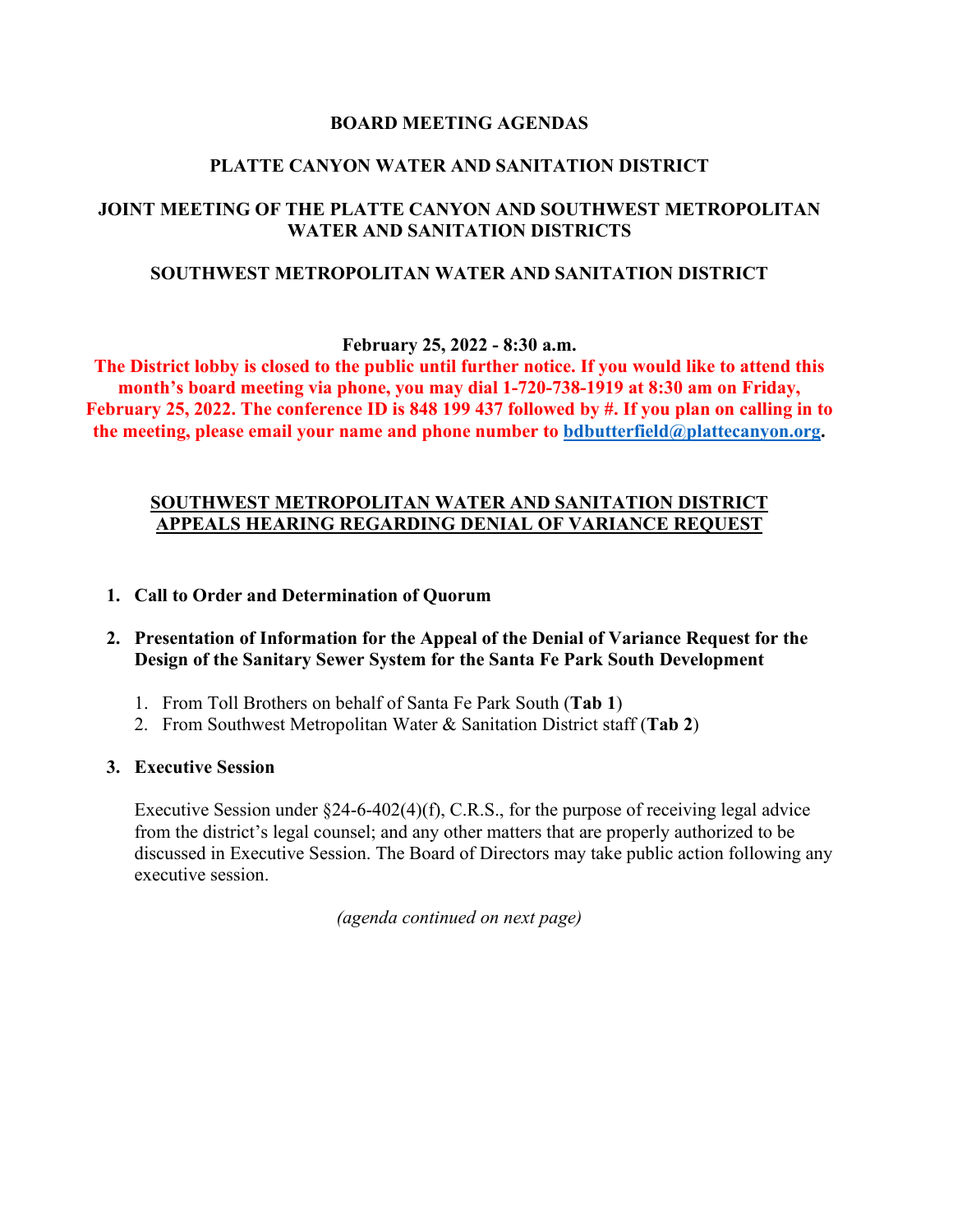# **PLATTE CANYON WATER AND SANITATION DISTRICT**

## **1. Call to Order and Determination of Quorum**

### **2. Approval of Agenda**

### **3. Consent Agenda**

Consent agenda items may be enacted with one motion and one vote unless any Board member has questions or requests discussion of any individual item.

- 1. Approval/Ratification of accounts payable (**Tab 3**)
- 2. Ratification of investment/deposit transactions (**Tab 4**)

## **4. Action Items**

None scheduled.

#### **5. Information - Discussion Items**

None scheduled.

## **6. New Business**

None scheduled.

*(agenda continued on next page)*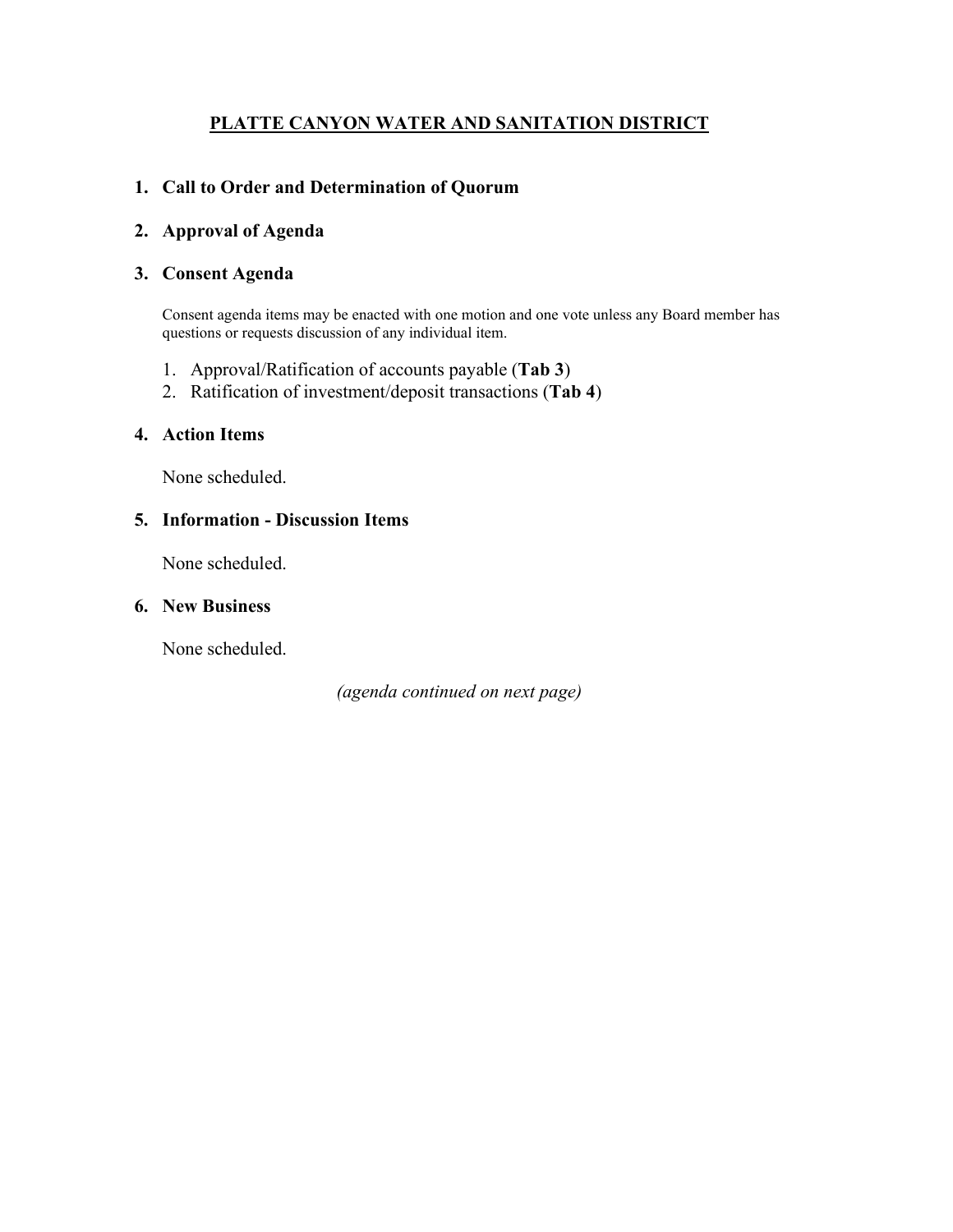# **JOINT MEETING OF THE PLATTE CANYON & SOUTHWEST METROPOLITAN WATER & SANITATION DISTRICTS**

# **1. Call to Order and Determination of Quorum**

# **2. Approval of Agenda**

## **3. Consent Agenda**

1. Approval of Minutes for the January 28, 2022 Joint Regular Meeting **(Tab 5**)

# **4. Action Items**

None scheduled.

## **5. Information - Discussion Items**

- 1. Platte Canyon financial statements (**Tab 6**)
- 2. Southwest Metropolitan financial statements (**Tab 7**)
- 3. Platte Canyon investment/deposit report (**Tab 8**)
- 4. Southwest Metropolitan investment/deposit report (**Tab 9**)
- 5. Manager's report (**Tab 10**)
- 6. Operations report (**Tab 11**)
- 7. Construction projects report (**Tab 12**)

*(agenda continued on next page)*